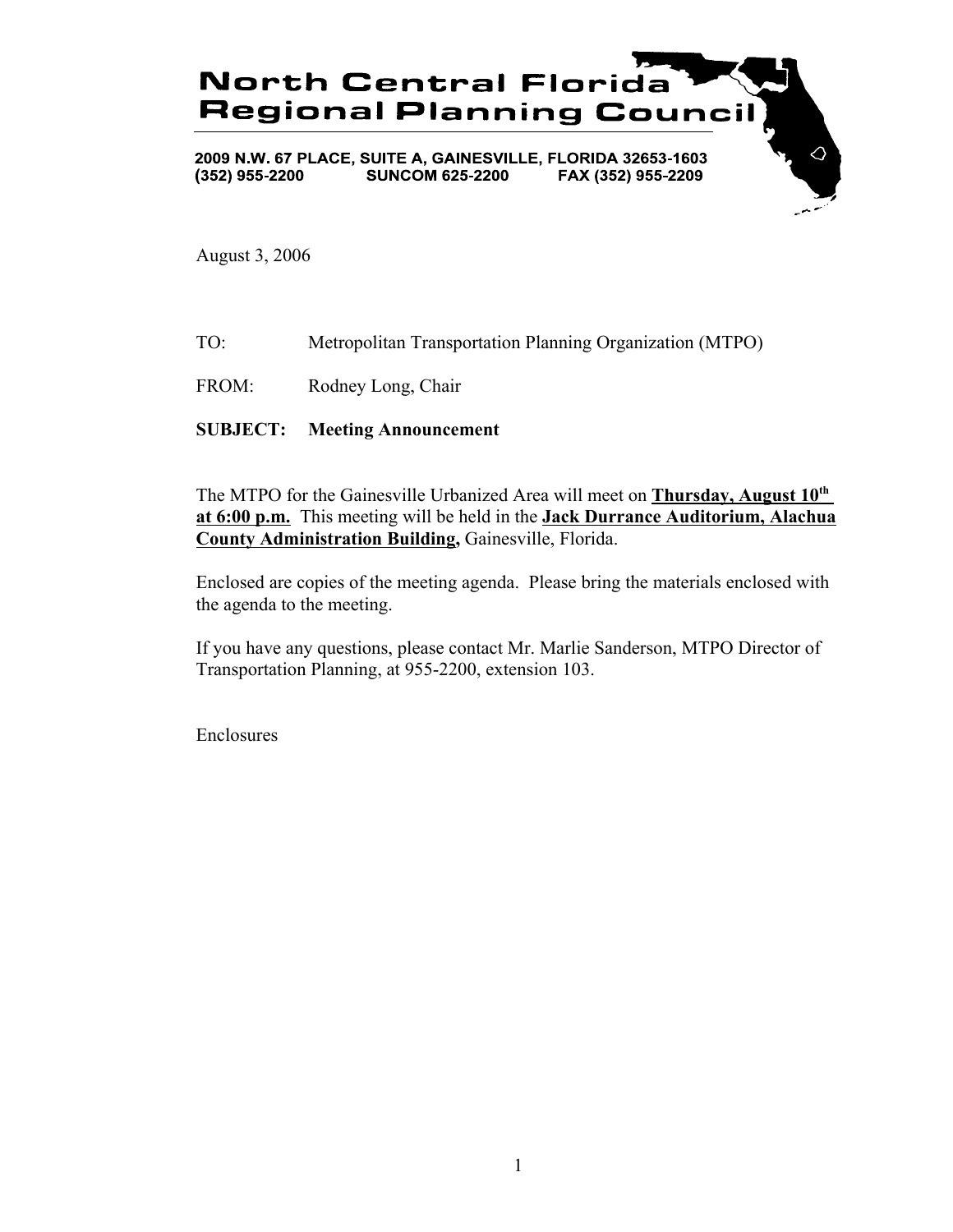

#### **AGENDA**

# **METROPOLITAN TRANSPORTATION PLANNING ORGANIZATION FOR THE GAINESVILLE URBANIZED AREA**

**Jack Durrance Auditorium Thursday, 6:00 p.m.** Alachua County Administration Building **August 10, 2006 Gainesville, Florida**

## **STAFF RECOMMENDATION**

| Page $*3$   | I.  | <b>Approval of the Meeting Agenda</b><br>and Consent Agenda                                                                                                                                                                                                                                       | <b>APPROVE BOTH AGENDAS</b>                   |
|-------------|-----|---------------------------------------------------------------------------------------------------------------------------------------------------------------------------------------------------------------------------------------------------------------------------------------------------|-----------------------------------------------|
|             |     | The MTPO needs to review and approve both agendas                                                                                                                                                                                                                                                 |                                               |
| Page $*89$  | П.  | Hull Road Extension Right-of-Way Width                                                                                                                                                                                                                                                            | <b>APPROVE JOINT</b><br><b>RECOMMENDATION</b> |
|             |     | The MTPO has requested recommendations concerning whether to continue<br>to acquire right-of-way that is 150 feet wide                                                                                                                                                                            |                                               |
| Page $*93$  | Ш.  | <b>RECEIVE PRESENTATION</b><br><b>Urban Village Action Plan-Work</b><br><b>FROM CITY AND COUNTY STAFF</b><br><b>Plan and Scope of Services</b><br>The MTPO has requested that City and County staff develop a work plan and<br>scope of service (including cost estimates) to implement this plan |                                               |
| Page $*99$  | IV. | <b>US 301 at State Road 20 Intersection</b><br>The MTPO's Rural Advisor (Commissioner John Martin) requested this                                                                                                                                                                                 | <b>NO ACTION REQUIRED</b>                     |
|             |     | agenda item to discuss this overpass                                                                                                                                                                                                                                                              |                                               |
| Page $*107$ | V.  | <b>SpringHills DRI Substantial Deviation-</b><br><b>Summary of Transportation Impacts</b>                                                                                                                                                                                                         | <b>NO ACTION REQUIRED</b>                     |
|             |     | A Technical Advisory Committee member has requested that the MTPO<br>receive information on the SpringHills DRI traffic impacts                                                                                                                                                                   |                                               |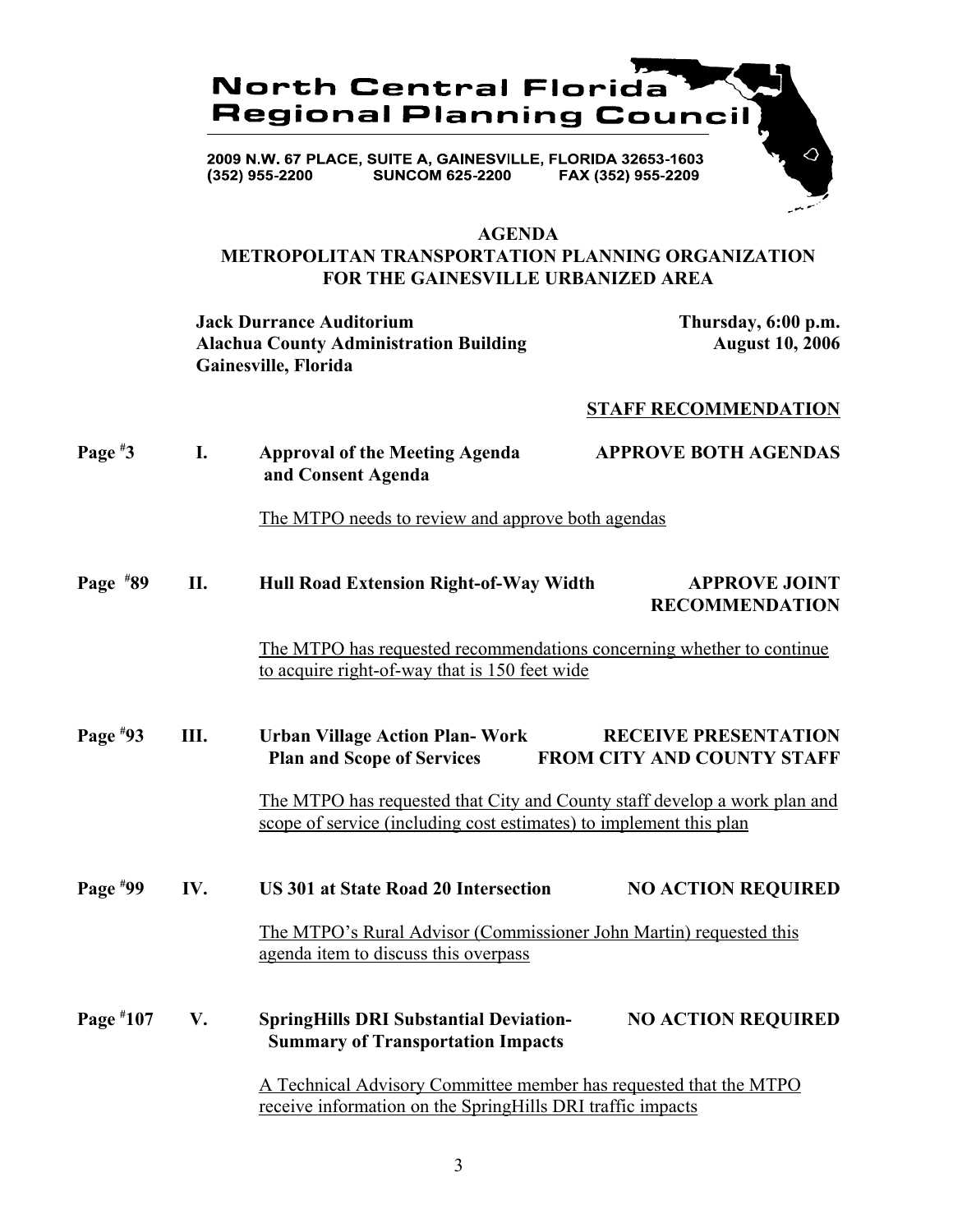# **Back Cover VI.** Next MTPO Meeting SCHEDULE NEXT MEETING

The MTPO needs to decide if it wants to meet on September  $7<sup>th</sup>$ 

# **VII. Comments**

- A. MTPO Members\*
- B. Citizens
- C. Chair's Report (if necessary)\*

Please bring the enclosed materials to the meeting. If you have any questions regarding the agenda items or enclosed materials, please contact Mr. Marlie Sanderson, MTPO Director of Transportation Planning, at 955-2200, Extension 103.

\*No handout included with the enclosed agenda material.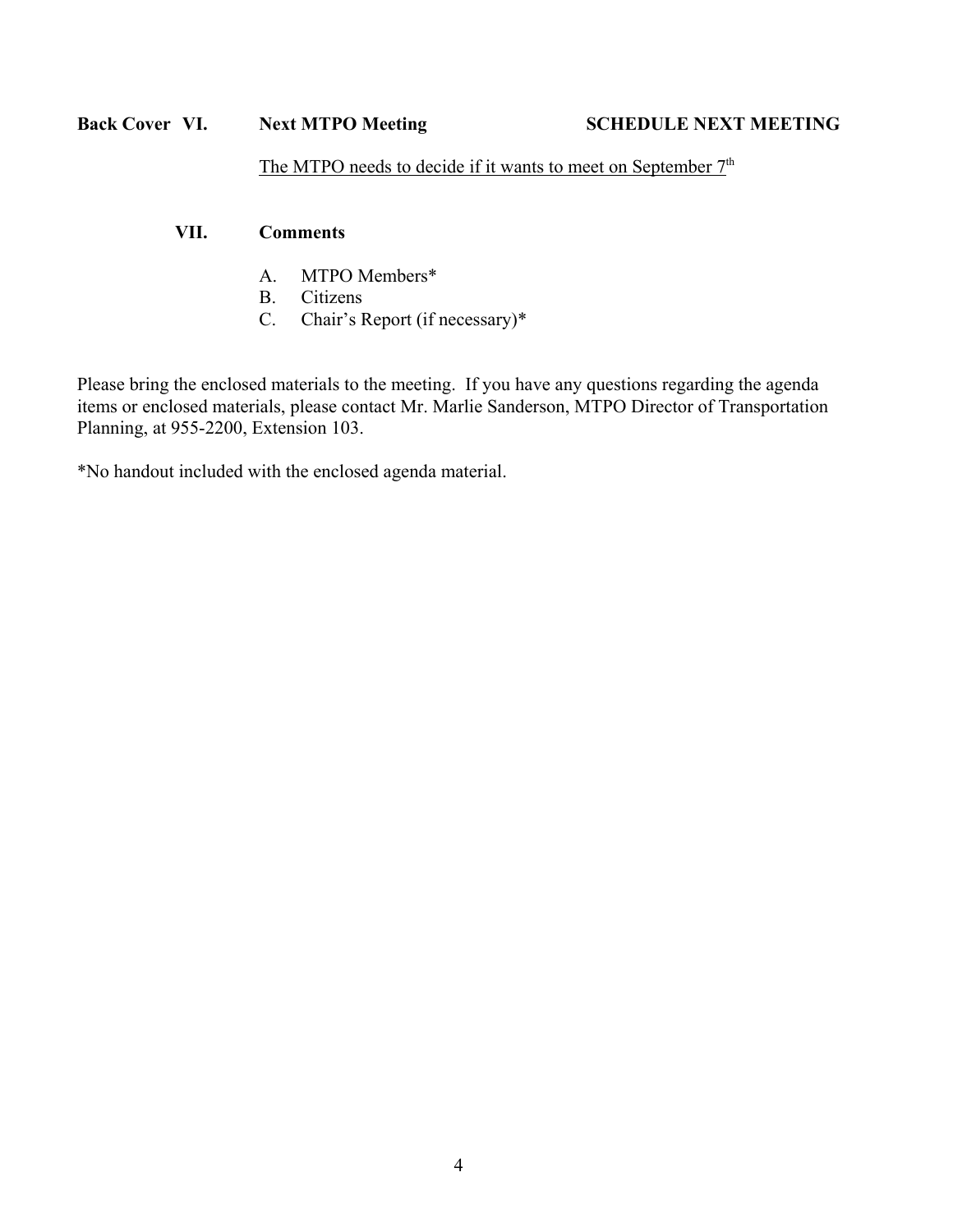

## **CONSENT AGENDA METROPOLITAN TRANSPORTATION PLANNING ORGANIZATION FOR THE GAINESVILLE URBANIZED AREA**

**Jack Durrance Auditorium Thursday, 6:00 p.m.** Alachua County Administration Building **August 10, 2006 Gainesville, Florida**

#### **STAFF RECOMMENDATION**

**Page # 7 CA. 1 MTPO Minutes- June 15, 2006 APPROVE MINUTES**

This set of MTPO minutes is ready for review

**Page # 21 CA. 2 Intergovernmental Coordination and Review and APPROVE Public Transportation Coordination Agreement AGREEMENT**

> FDOT has requested that the MTPO update an earlier Agreement approved in 1991

**Page # 35 Transportation Regional Incentive Program APPROVE (TRIP) Interlocal Agreement AGREEMENT**

> This Agreement will allow us to apply for TRIP funds for the traffic management system

- **Page #** Title VI Complaint Procedures **47 APPROVE PROCEDURES** In order to maintain the certification for the MTPO program, the MTPO must have adopted procedures to handle Title VI complaints
- **Page # State Road 26- Medians APPROVE STAFF RECOMMENDATION** A citizen is requesting that the medians on State Road 26 at SW 34<sup>th</sup> Street be reconstructed